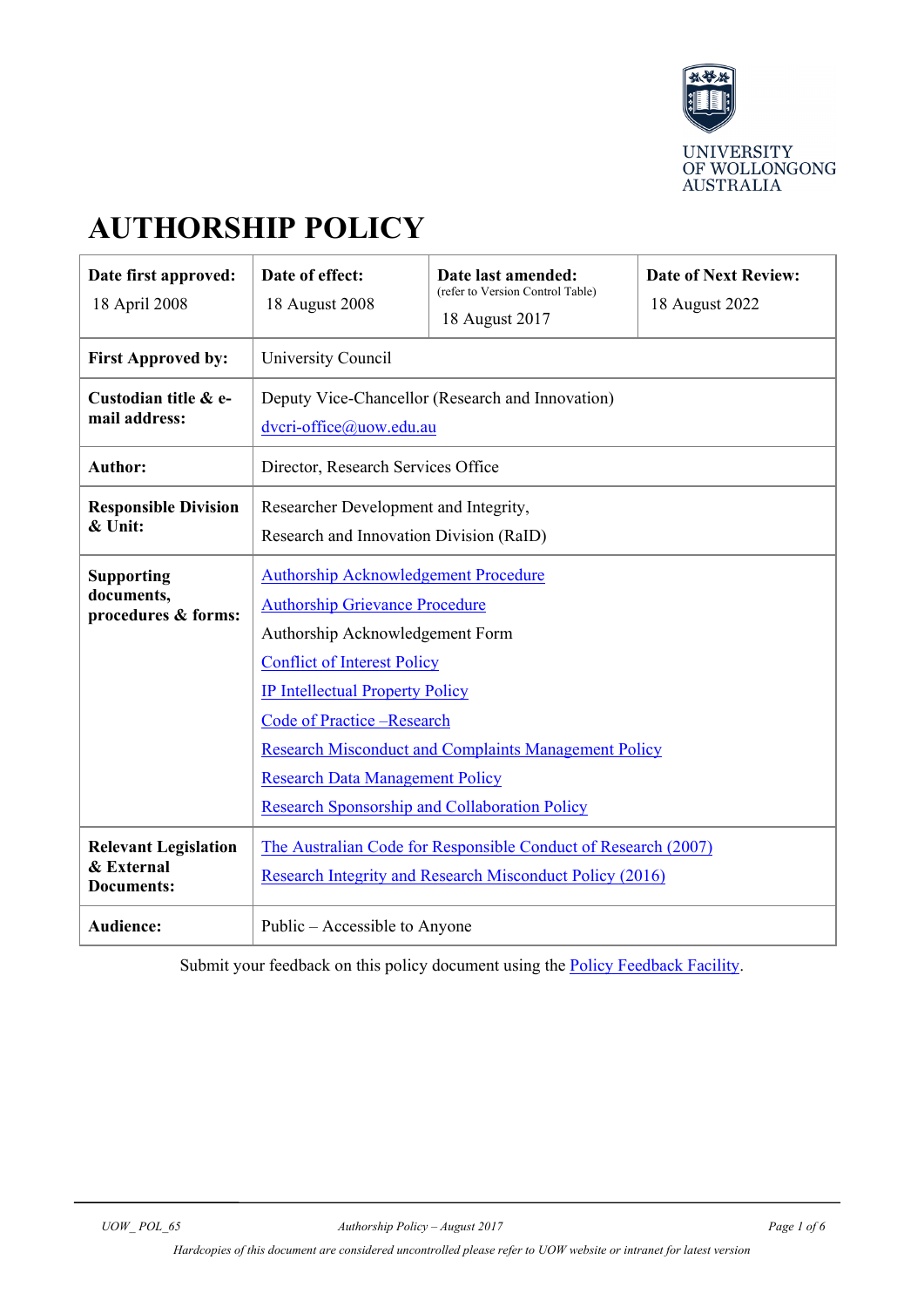

## **Contents**

| 2              |  |
|----------------|--|
| 3 <sup>7</sup> |  |
|                |  |
| 5 <sup>5</sup> |  |
| 6              |  |
|                |  |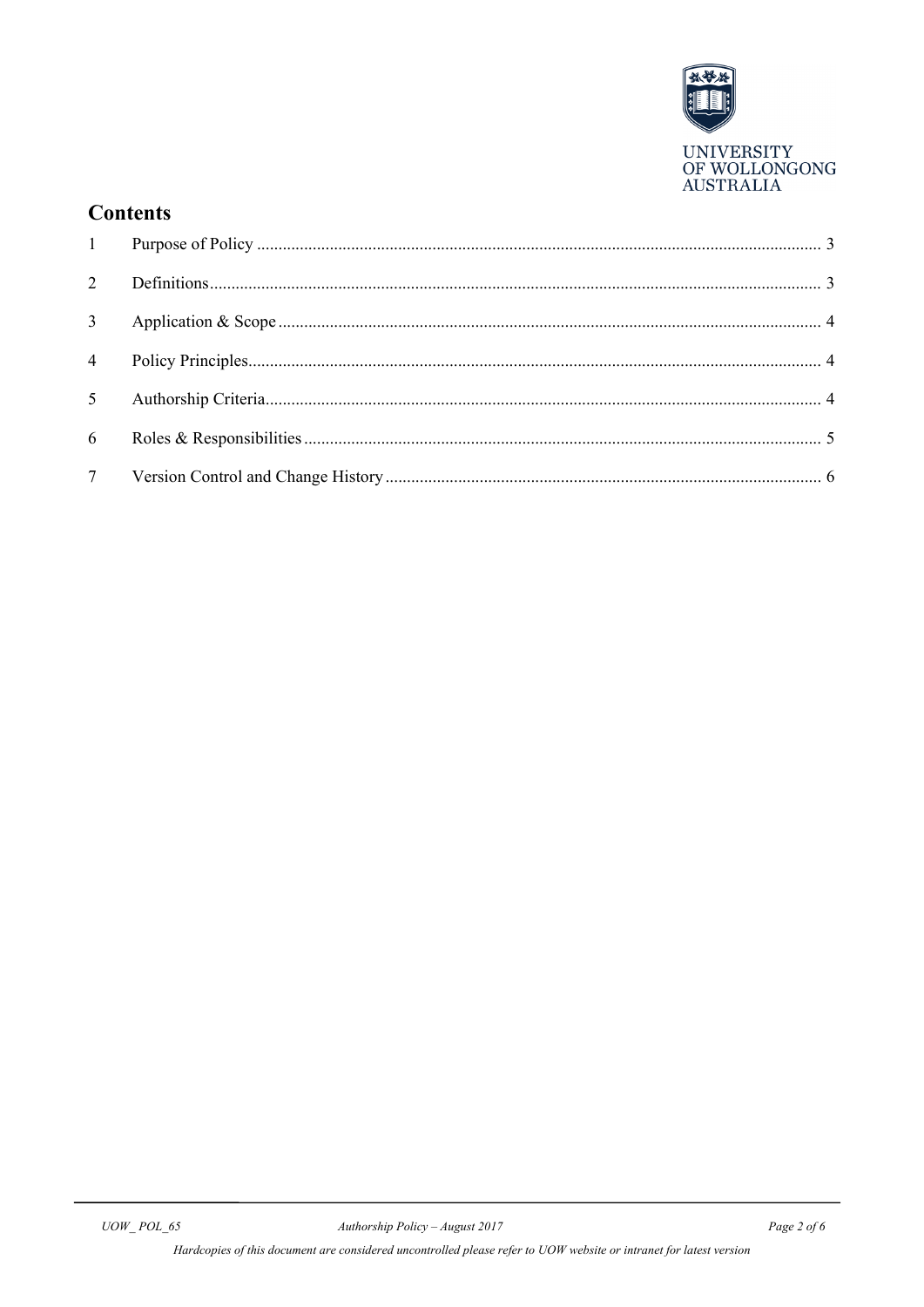

#### <span id="page-2-0"></span>**1 Purpose of Policy**

- 1. This Policy outlines the principles for determining authorship of publications that are the result of research undertaken at the University of Wollongong ("the University").
- 2. The purpose of this policy is to ensure:
	- 2.1. Researchers who participate in investigation and other academic activities are equitably acknowledged and their contributions are fairly represented;
	- 2.2. The criteria for attribution of authorship of all research outputs is clarified and appropriate steps to confirm authorship are taken prior to any submission of research outputs for publication; and
	- 2.3. The University complies and is fully consistent with all relevant external regulations and guidelines relating to the attribution of authorship.

| <b>Word/Term</b>    | Definition (with examples if required)                                                                                                                                                                                                                                                                                           |  |  |
|---------------------|----------------------------------------------------------------------------------------------------------------------------------------------------------------------------------------------------------------------------------------------------------------------------------------------------------------------------------|--|--|
| Author              | The creator, single or joint, of any research output who has made a substantial<br>intellectual contribution to its creation.                                                                                                                                                                                                    |  |  |
| Authorship          | The intellectual participation in conceiving, executing or interpreting at least part of<br>a research, scholarly or other academic output in the author's field of expertise,<br>sufficient for the author to take public responsibility for that output.                                                                       |  |  |
| Research            | The creation of new knowledge and/or the use of existing knowledge in a new and<br>creative way so as to generate new concepts, methodologies, inventions and<br>understandings. This could include synthesis and analysis of previous research to the<br>extent that it is new and creative.                                    |  |  |
| Researcher          | Staff member, occupational trainees, visiting student, visiting fellow, volunteer,<br>industry fellow, honorary and adjunct title holders, Emeritus Professors, professional<br>staff, visiting students and all students registered for any course at the University<br>who conduct research at or on behalf of the University. |  |  |
| <b>Staff Member</b> | All persons appointed as an academic or professional staff member of the University<br>whether they hold full-time, part-time, casual, contract or conjoint appointments.                                                                                                                                                        |  |  |
| The Code            | National Health and Medical Research Council The Australian Code for Responsible<br>Conduct of Research (2007).                                                                                                                                                                                                                  |  |  |
| The University      | University of Wollongong.                                                                                                                                                                                                                                                                                                        |  |  |
| Visiting Fellow     | Honorary and visiting fellows appointed by UOW to non-salaried, full-time or<br>fractional positions titled "Associate Fellow", "Fellow", "Senior Fellow", "Principal<br>Fellow", "Professorial Fellow", "Visiting Fellow", or "Research Fellow" who are<br>not Visiting Students or Volunteers.                                 |  |  |

### <span id="page-2-1"></span>**2 Definitions**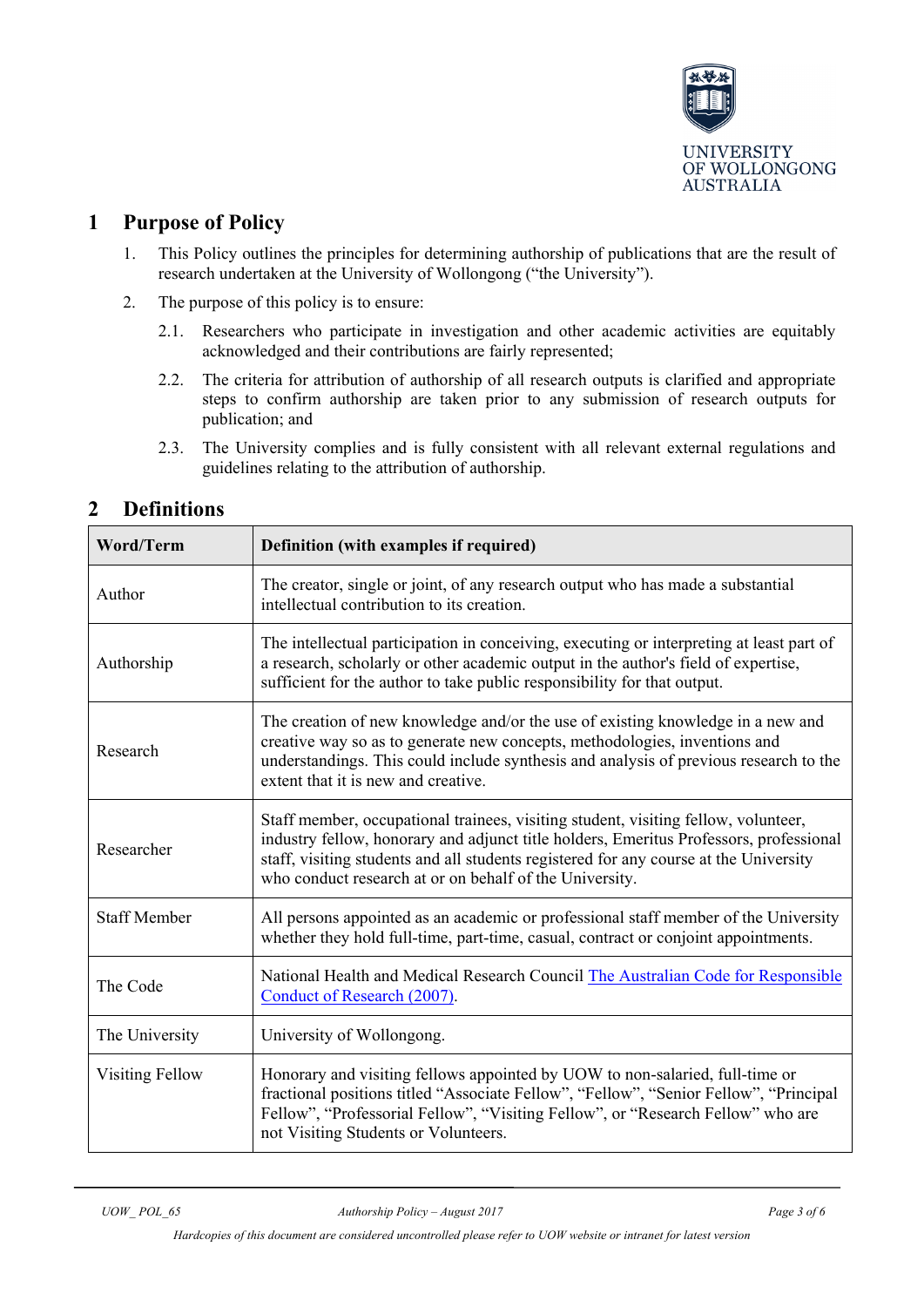

| Visiting Student | A student who undertakes part of their research or training at UOW but who is not<br>registered at UOW.                                                                                                                                                                                                                                                                   |
|------------------|---------------------------------------------------------------------------------------------------------------------------------------------------------------------------------------------------------------------------------------------------------------------------------------------------------------------------------------------------------------------------|
| Volunteer        | A person who is not a Fellow, Visiting Student, Staff Member or Student of UOW<br>but is working on a UOW project in a voluntary capacity. An example of a volunteer<br>is someone who is undertaking unpaid work experience at UOW or is doing an<br>internship at UOW. A collaborating colleague from another University or research<br>institution is not a Volunteer. |

#### <span id="page-3-0"></span>**3 Application & Scope**

- 1. This policy applies to:
	- a. Research and other academic outcomes distributed by both traditional and webbased publications such as journal articles, books, reports, chapters and conference papers.
	- b. All Researchers including academic, adjunct and professional staff, students, volunteers, Fellows, visiting academics and students and any other person(s) involved in joint publications with Researchers at the University.

#### <span id="page-3-1"></span>**4 Policy Principles**

- 1. In accordance with the National Health and Medical Research Council Australian Code for the Responsible Conduct of Research ("the Code") the principle of fairness requires that the work of others is citied and referenced appropriately and acknowledgement of authorship is given to those making a substantial scholarly contribution to the output.
- 2. Authorship must be offered to all researchers satisfying the eligibility criteria (as outlined in Section 5). The decline or acceptance of authorship must be in writing using the process outlined in the University *Authorship Acknowledgement Procedure*.

#### <span id="page-3-2"></span>**5 Authorship Criteria**

- 1. To be eligible to claim authorship the contribution must be intellectual and substantial and made in a combination of the following areas:
	- a. Project and concept design;
	- b. Research data analysis and interpretation;
	- c. Drafting significant components of the work; and/or
	- d. Revision of significant parts of the work to contribute to the interpretation of it.
- 2. Authorship can only be offered to those Researchers meeting the criteria in Section 5.1.
- 3. Authors must qualify for and agree to the offer of authorship.
- 4. Authorship is not a right that is:
	- a. Tied to a position or a profession (such as Dean) or association with the author rather than by virtue of intellectual input into the work;
	- b. Based on whether the contribution is paid or voluntary;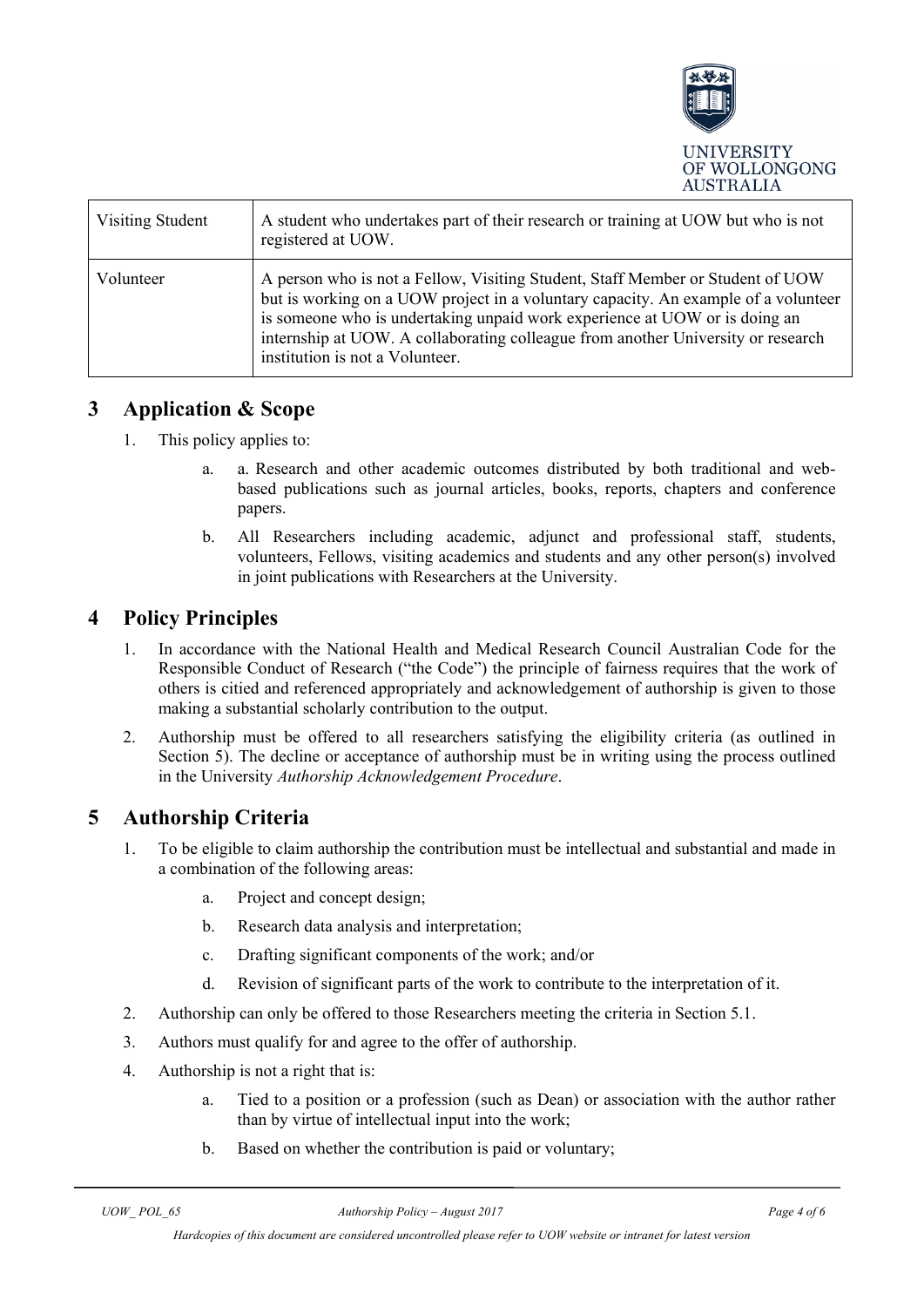

- c. Attributed to the provision of routine assistance or technical support, in the absence of intellectual input to the project;
- d. Offered for providing previously published materials or data to include in the publication, in the absence of intellectual input into the specific project; and/or
- e. Pertaining to the provision of resources, data, or material that is already in the public sphere or obtained from third parties with no intellectual input, even if the nonprovision would have made the research difficult or impossible to pursue or complete.

#### <span id="page-4-0"></span>**6 Roles & Responsibilities**

- 1. The University has a responsibility to:
	- a. Maintain and promote this policy;
	- b. Provide Researchers with training and awareness of the policy and their responsibilities in relation to authorship; and
	- c. Undertake annual monitoring of compliance.
- 2. Researchers have a responsibility to:
	- a. Comply with this policy and all applicable regulations;
	- b. Agree on authorship at the early stages of the project and periodically review their decisions;
	- c. Offer authorship to all people meeting the criteria in Section 5;
	- d. Accept or decline an offer of authorship in writing;
	- e. Ensure authorship is not offered to those not meeting the criteria in Section 5;
	- f. Take responsibility for the validity, originality and integrity of the research they contributed to the publication;
	- g. Take all reasonable steps to ensure findings are accurate and honestly reported;
	- h. Correct any inaccurate and/or improper reporting records as soon as they become aware of them;
	- i. Include information acknowledging all financial and in-kind support that has been received for the research they are publishing;
	- j. Include information acknowledging any conflicts of interest for the research being published;
	- k. Follow the University *Authorship Acknowledgement Procedure* and *Authorship Grievance Procedure*; and/or
	- l. Ensure all scholarly outputs are recorded in the University Research Information System (RIS) and that research publications in RIS are also made available online via Research Online, the University's institutional repository.